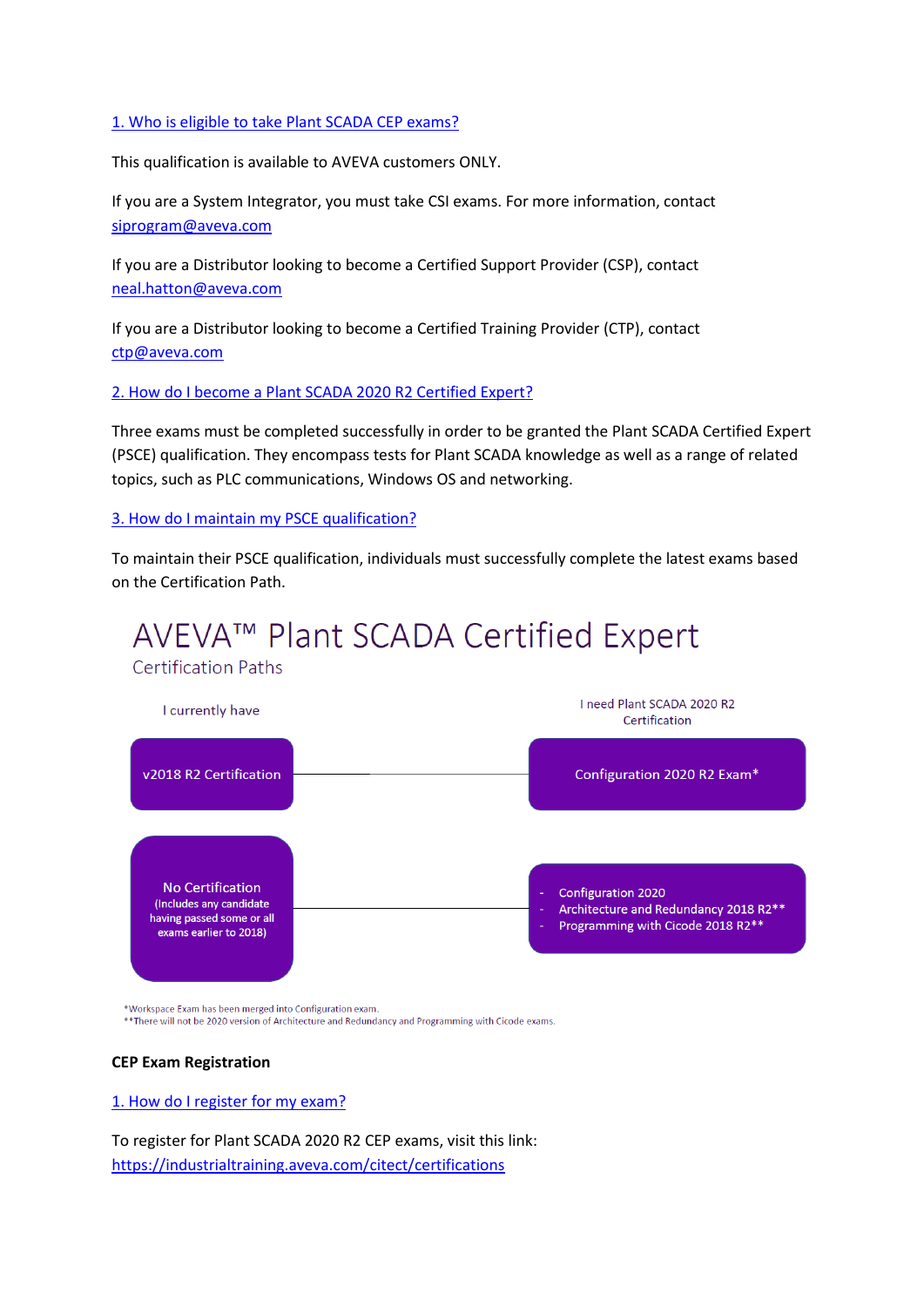## 2. Where can I sit the exams?

PSCE exams can be taken online from anywhere with honesty and independently. Certifications must always be earned and remain independent.

## **Preparing for a Plant SCADA exam**

1. What are the Plant SCADA 2020 R2 Certified Expert exams?

The following exams are available for becoming Plant SCADA 2020 R2 Certified Expert:

- [CEP AVEVA Plant SCADA 2020 R2 Configuration Exam](https://industrialtraining.aveva.com/citect/portal/catalog.cfm?fuseaction=coursedetails&calendarID=158&courseContentID=20897)
- CEP Citect SCADA [2018 R2 Architecture and Redundancy Exam](https://industrialtraining.aveva.com/citect/portal/catalog.cfm?fuseaction=coursedetails&calendarID=158&courseContentID=17139)
- CEP Citect SCADA [2018 R2 Programming with Cicode Exam](https://industrialtraining.aveva.com/citect/portal/catalog.cfm?fuseaction=coursedetails&calendarID=158&courseContentID=17138)

## 2. How do I prepare for my exam?

The PSCE exams are designed around the content in the Plant SCADA curriculum. Therefore, completion of the related courseware is expected.

In addition, a relevant amount of practical experience in design, configuration, debugging and maintenance of multiple Plant SCADA projects is recommended.

3. Can I find out how many questions there will be?

Each exam consists of 30 to 60 multiple-choice questions. The questions for all exams are generated from a database of hundreds of questions, and randomized.

# 4. How are the exams administered?

The PSCE exams and administration are Web-based and results will be displayed immediately.

5. How much time will I have to complete the exam?

All PSCE exams allow a certain maximum amount of time in which to complete your exam. The available time is fixed for each exam (between an hour (1) and one and a half (1 $\frac{1}{2}$ ) hours).

The available time is indicated by an onscreen counter/clock in the top right-hand corner of the screen.

### 6. What areas are covered by the Plant SCADA 2020 R2 Configuration exam?

The Plant SCADA 2020 R2 Configuration Exam is a 90 minutes' test that will validate that the students have gained a good understanding of the project design and configuration concepts and techniques covered in the Plant SCADA 2020 R2 Configuration course.

# 7. What areas are covered by the Citect SCADA 2018 R2 Architecture and Redundancy Exam?

The Plant SCADA 2020 R2 Architecture and Redundancy exam is a 60 minutes' test that will validate that the students have gained advanced networking skills and knowledge covered in the Plant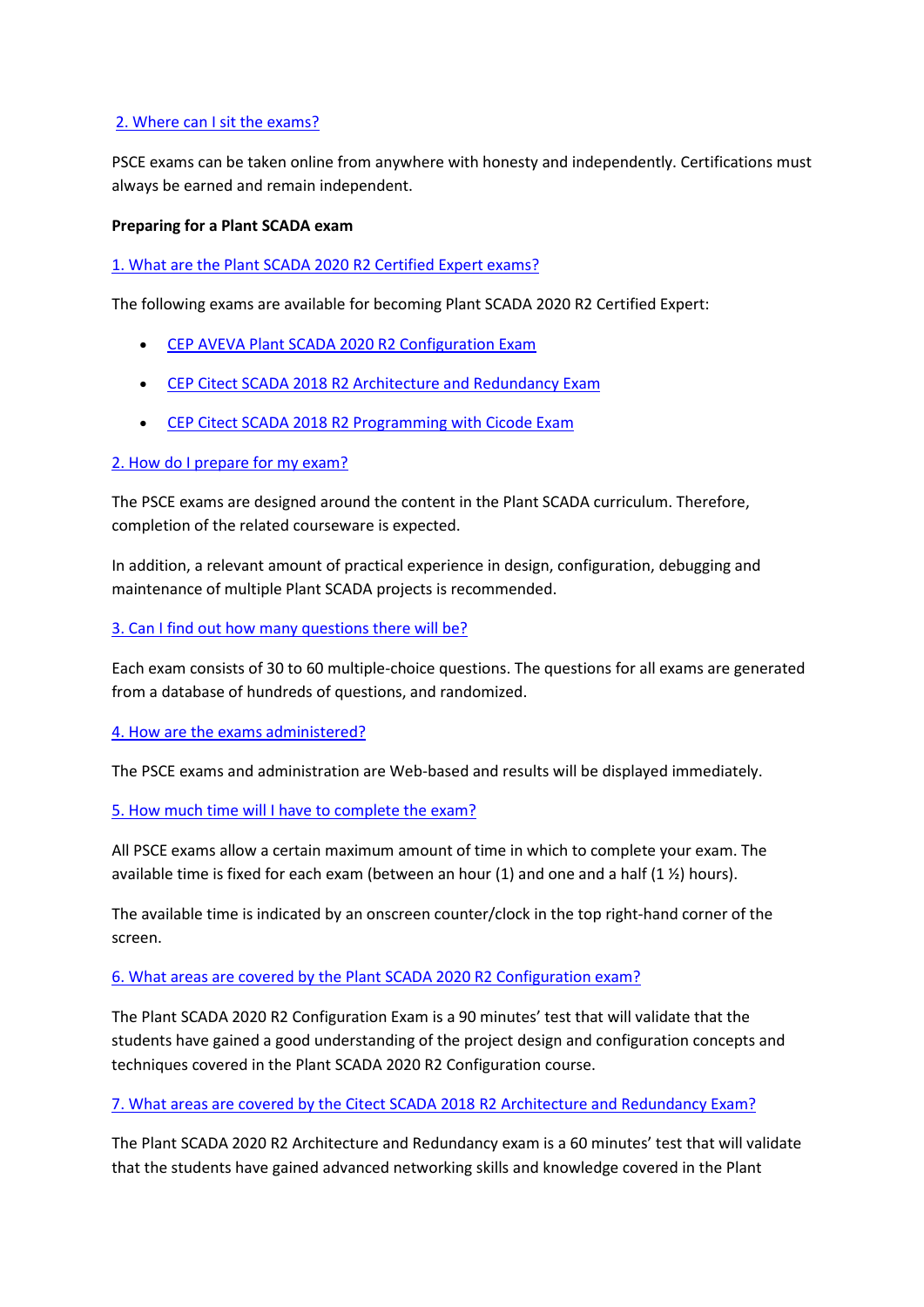SCADA Architecture and Redundancy 2018 course. This test will also validate the students for their understanding of online changes, advanced security concepts and connecting to Plant SCADA remotely using new deployment feature.

# 8. What areas are covered by the Plant SCADA 2018 R2 Programming with Cicode exam?

The Plant SCADA 2018 R2 Programming with Cicode exam is a 60 minutes' test that will validate that the students have gained a good understanding of the major features of Cicode language and have learnt how to apply, formulate and troubleshoot Cicode programming solutions covered in the Plant SCADA Programming with Cicode 2018 course.

## **Exam scoring**

## 1. How are exam results calculated?

There is no penalty for guessing. If you select an incorrect answer, you simply do not receive mark(s) for that question.

If a question specifies that you must select all answers that apply, you must choose all of the correct answers in order to earn mark(s) for that question.

## 2. How and when will I get my exam results?

You can check the exams you have achieved certification for, by clicking on the "Certifications - Status" link in the left menu on the [Learning Portal.](https://industrialtraining.aveva.com/citect/portal/index.cfm?sso=1)

### 3. What is the passing grade?

The passing grade for all exams is 70%

### 4. If I do not pass, what can I do?

To improve your performance, we recommend that you further practice and study the skills covered in the exam. When you are ready to retake the exam, register again.

# 5. When will I receive my certificate?

Once you have passed each exam, you will receive the certificate automatically from our system within an hour.

Once you have passed all required exams to be a CSCE, the exam administrator will automatically be advised. Please allow 4 weeks for your certificates to be e-mailed.

### 6. What can I do if I have a grievance with an exam question or my grade?

There may be situations where candidates might wish to dispute either specific questions or their overall grading. The following procedures will apply.

The candidate can express his/her complaints or concerns to our team at [educational.services@aveva.com.](mailto:educational.services@aveva.com) Educational Services will investigate and respond within four weeks with a final assessment which cannot be contested further.